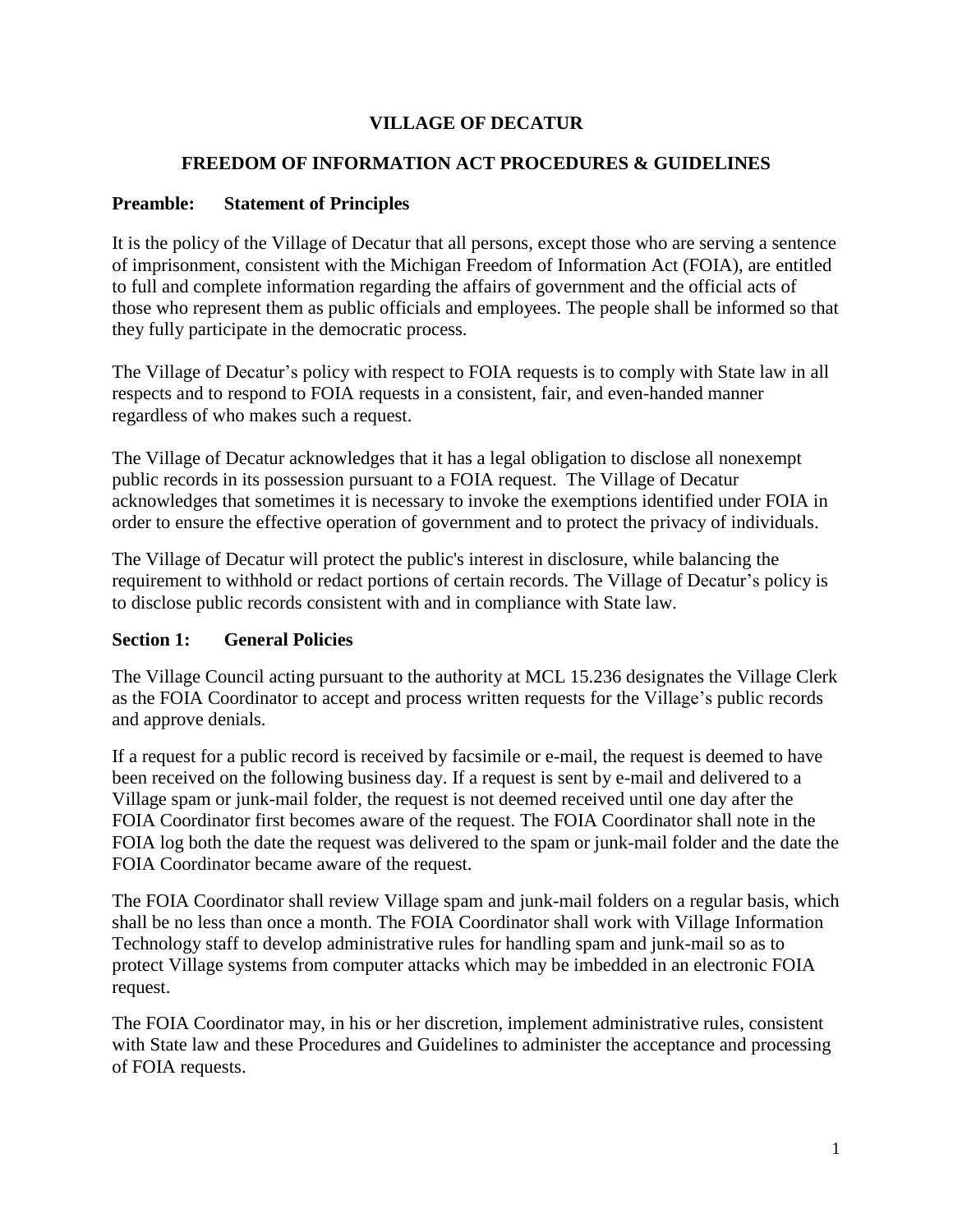The Village is not obligated to create a new public record or make a compilation or summary of information which does not already exist. Neither the FOIA Coordinator nor other Village staff are obligated to provide answers to questions contained in requests for public records or regarding the content of the records themselves.

The FOIA Coordinator shall keep a copy of all written requests for public records received by the Village on file for a period of at least one year.

# **Section 2: Requesting a Public Record**

A person requesting to inspect or obtain copies of public records prepared, owned, used, possessed or retained by Village of Decatur must do so in writing. The request must sufficiently describe a public record so as to enable Village personnel to identify and find the requested public record.

No specific form to submit a request for a public record is required. However the FOIA Coordinator may make available a FOIA Request Form for use by the public.

Written requests for public records may be submitted in person or by mail to any Village office. Requests may also be submitted electronically by facsimile and e-mail. Upon their receipt, requests for public records shall be promptly forwarded to the FOIA Coordinator for processing.

A person may request that public records be provided on non-paper physical media, electronically mailed or other otherwise provided to him or her in lieu of paper copies. The Village will comply with the request only if it possesses the necessary technological capability to provide records in the requested non-paper physical media format.

A person may subscribe to future issues of public records that are created, issued or disseminated by the Village of Decatur on a regular basis. A subscription is valid for up to 6 months and may be renewed by the subscriber.

When a person makes a verbal, non-written request for information believed to be available on the Village's website the employee receiving the request, where practicable and to the best ability of the employee, shall inform the requestor of the pertinent website address.

A person serving a sentence of imprisonment in a local, state or federal correctional facility is not entitled to submit a request for a public record. The FOIA Coordinator will deny all such requests.

## **Section 3: Processing a Request**

Unless otherwise agreed to in writing by the person making the request, within 5 business days of receipt of a FOIA request the Village will issue a response. If a request is received by facsimile, e-mail or other electronic transmission, the request is deemed to have been received on the following business day. The Village will respond to the request in one of the following ways:

- Grant the request.
- Issue a written notice denying the request.
- Grant the request in part and issue a written notice denying in part the request.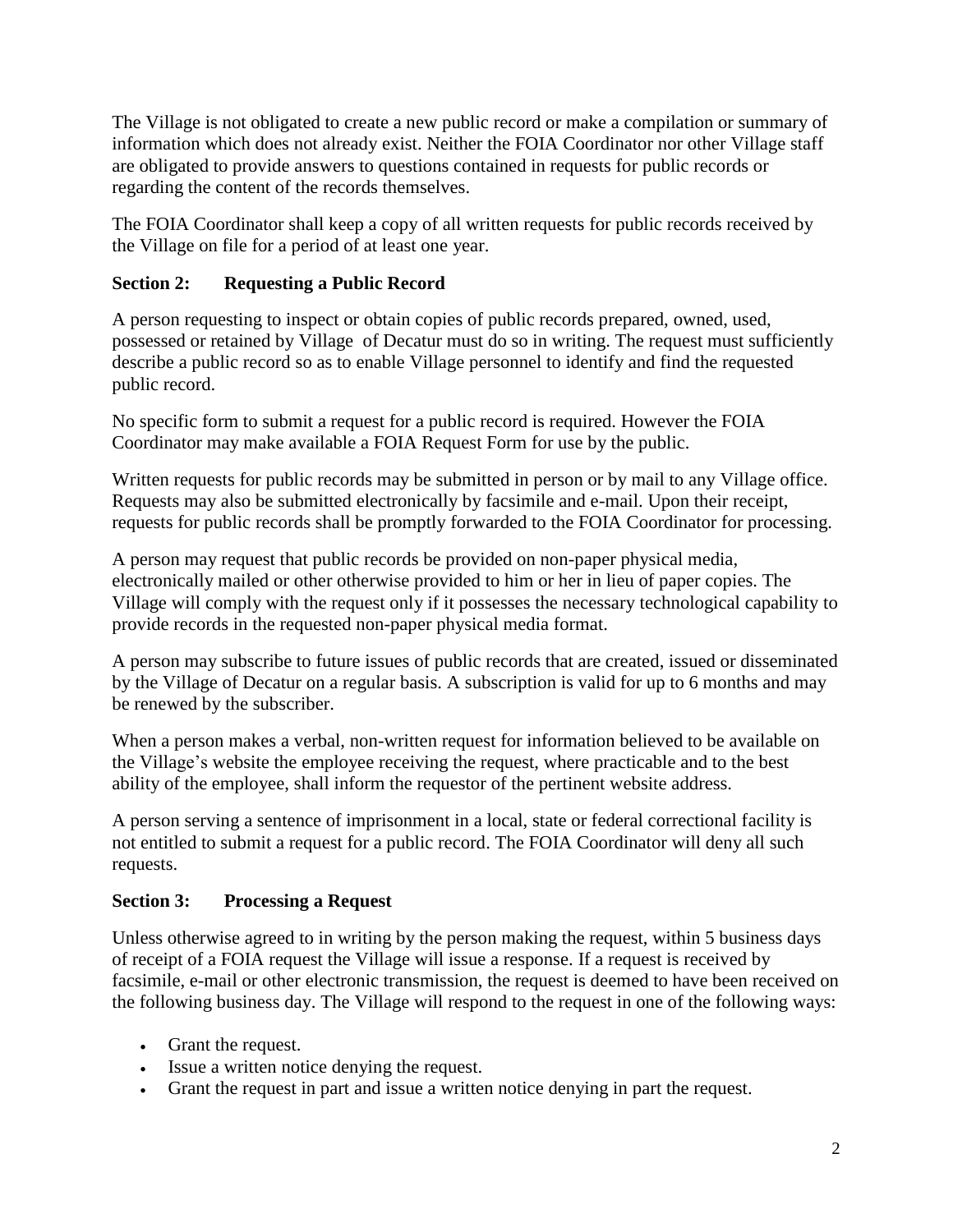- Issue a notice indicating that due to the nature of the request the Village needs an additional 10 business days to respond. Only one such extension is permitted.
- Issue a written notice indicating that the public record requested is available at no charge on the Village's website.

If the request is granted, or granted in part, the FOIA Coordinator will require that payment be made in full for the allowable fees associated with responding to the request before the public record is made available. The FOIA Coordinator shall provide a detailed itemization of the allowable costs incurred to process the request to the person making the request. A copy of these Procedures and Guidelines shall be provided to the requestor with the response to a written request for public records, provided however, that if these Procedures and Guidelines, and its Written Public Summary are maintained on the Village's website, then a website link to those documents may be provided in lieu of providing paper copies.

If the cost of processing a FOIA request is \$50 or less, the requester will be notified of the amount due and where the documents can be obtained.

If based on a good faith calculation by the Village, the cost of processing a FOIA request is expected to exceed \$50, or if the requestor has not fully paid for a previously granted request, the Village will require a good-faith deposit before processing the request. In making the request for a good-faith deposit the FOIA Coordinator shall provide the requestor with a detailed itemization of the allowable costs estimated to be incurred by the Village to process the request and also provide a best efforts estimate of a time frame it will take the Village to provide the records to the requestor. The best efforts estimate shall be nonbinding on the Village, but will be made in good faith and will strive to be reasonably accurate, given the nature of the request in the particular instance, so as to provide the requested records in a manner based on the public policy expressed by Section 1 of the FOIA.

If the request is denied or denied in part, the FOIA Coordinator will issue a Notice of Denial which shall provide in the applicable circumstance:

- An explanation as to why a requested public record is exempt from disclosure; or
- A certificate that the requested record does not exist under the name or description provided by the requestor, or another name reasonably known by the Village; or
- An explanation or description of the public record or information within a public record that is separated or deleted from the public record; and
- An explanation of the person's right to submit an appeal of the denial to either the office of the President or seek judicial review in the Van Buren County Circuit Court; and
- An explanation of the right to receive attorneys' fees, costs, and disbursements as well actual or compensatory damages, and punitive damages of \$1,000, should they prevail in Circuit Court.
- The Notice of Denial shall be signed by the FOIA Coordinator.

If a request does not sufficiently describe a public record, the FOIA Coordinator may, in lieu of issuing a Notice of Denial indicating that the request is deficient, seek clarification or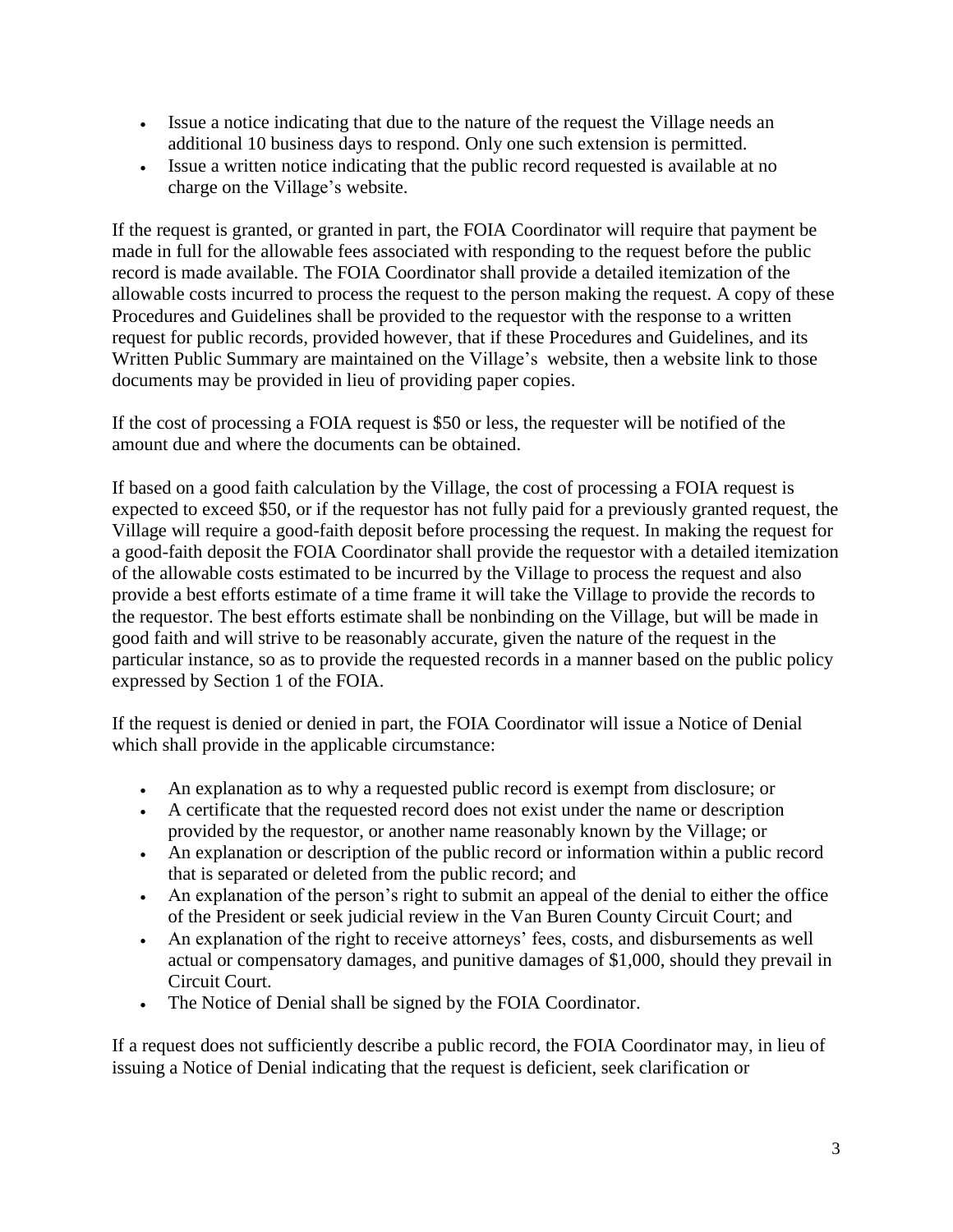amendment of the request by the person making the request. Any clarification or amendment will be considered a new request subject to the timelines described in this Section.

The Village shall provide reasonable facilities and opportunities for persons to examine and inspect public records during normal business hours. The FOIA Coordinator is authorized to promulgate rules regulating the manner in which records may be viewed so as to protect Village records from loss, alteration, mutilation or destruction and to prevent excessive interference with normal Village operations.

The FOIA Coordinator shall, upon written request, furnish a certified copy of a public record at no additional cost to the person requesting the public record.

### **Section 4: Fee Deposits**

If the fee estimate is expected to exceed \$50.00 based on a good-faith calculation by the Village, the requestor will be asked to provide a deposit not exceeding on-half of the total estimated fee.

If a request for public records is from a person who has not fully paid the Village for copies of public records made in fulfillment of a previously granted written request, the FOIA Coordinator will require a deposit of 100% of the estimated processing fee before beginning to search for a public record for any subsequent written request by that person when all of the following conditions exist:

- $\bullet$  the final fee for the prior written request is not more than 105% of the estimated fee;
- the public records made available contained the information sought in the prior written request and remain in the Village's possession;
- the public records were made available to the individual, subject to payment, within the time frame estimated by the Village to provide the records;
- 90 days have passed since the FOIA Coordinator notified the individual in writing that the public records were available for pickup or mailing;
- the individual is unable to show proof of prior payment to the Village; and
- the FOIA Coordinator has calculated a detailed itemization that is the basis for the current written request's increased estimated fee deposit.

The FOIA Coordinator will not require an increased estimated fee deposit if any of the following apply:

- the person making the request is able to show proof of prior payment in full to the Village;
- the Village is subsequently paid in full for the applicable prior written request; or
- 365 days have passed since the person made the request for which full payment was not remitted to the Village.

#### **Section 5: Calculation of Fees**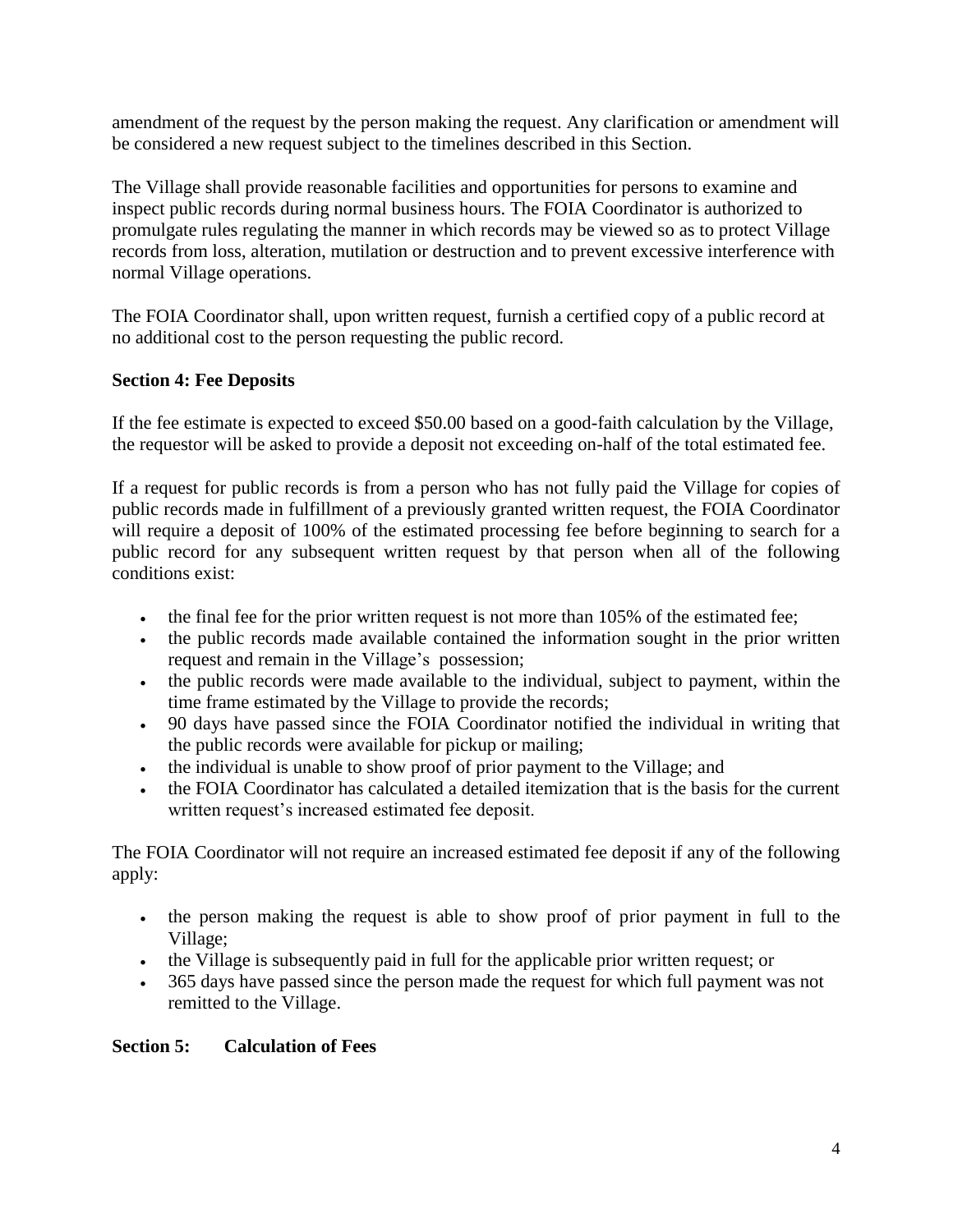A fee will not be charged for the cost of search, examination, review and the deletion and separation of exempt from nonexempt information unless failure to charge a fee would result in unreasonably high costs to the Village because of the nature of the request in the particular instance, and the Village specifically identifies the nature of the unreasonably high costs.

The following factors shall be used to determine an unreasonably high cost to the Village:

- The particular request incurs costs greater than incurred from the typical or usual request received by the Village.
- Volume of the public record requested
- Amount of time spent to search for, examine, review and separate exempt from nonexempt information in the record requested.
- Whether public records from more than one Village department or various Village offices is necessary to respond to the request.
- The available staffing to respond to the request.
- Any other similar factors identified by the FOIA Coordinator in responding to the particular request.

The Village may charge for the following costs associated with processing a FOIA request:

- Labor costs directly associated with searching for, locating and examining a requested public record.
- Labor costs associated with a review of a record to separate and delete information exempt from disclosure of information which is disclosed.
- The actual cost of computer discs, computer tapes or other digital or similar media.
- The cost of duplication of publication, not including labor, of paper copies of public records.
- The cost of labor associated with duplication or publication, including making paper copies, making digital copies or transferring digital public records to non-paper physical media or through the Internet or other electronic means.
- The actual cost of mailing or sending a public record.

 $\overline{a}$ 

Labor costs will be calculated based on the following requirements:

- All labor costs will be estimated and charged in 15 minute increments with all partial time increments rounded down<sup>\*</sup>.
- Labor costs will be charged at the hourly wage of the lowest-paid Village employee capable of doing the work in the specific fee category, regardless of who actually performs work.
- Labor costs will also include a charge to cover or partially cover the cost of fringe benefits. The Village may add up to 50% to the applicable labor charge amount to cover or partially cover the cost of fringe benefits, but in no case may it exceed the actual cost of fringe benefits.
- Overtime wages will not be included in labor costs until agreed to by the requestor; overtime costs will not be used to calculate the fringe benefit cost.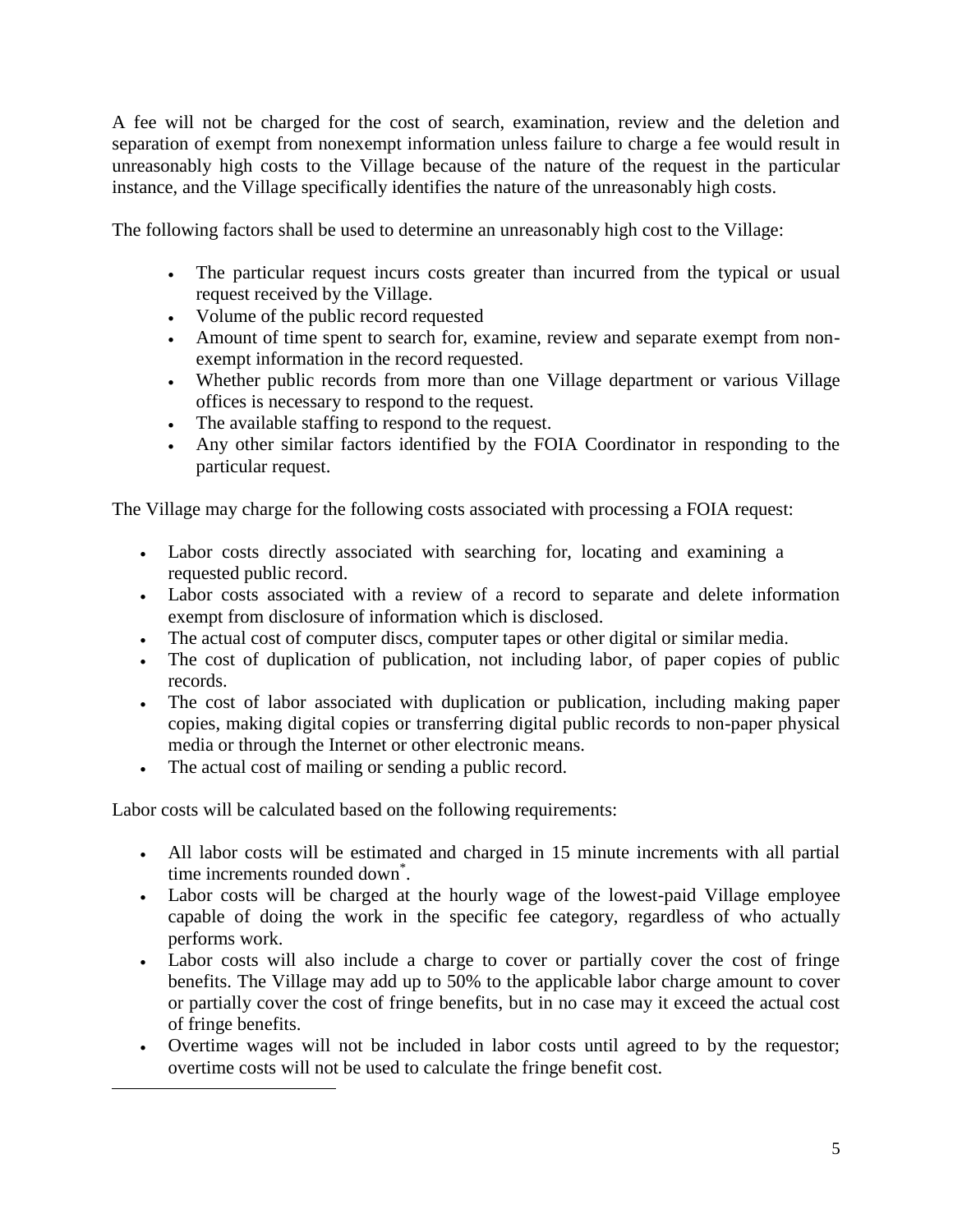The cost to provide records on non-paper physical media when so requested will be based on the following requirements:

- Computer disks, computer tapes or other digital or similar media will be at the actual and most reasonably economical cost for the non-paper media.
- This cost will only be assessed if the Village has the technological capability necessary to provide the public record in the requested non-paper physical media format.
- In order to ensure the integrity and security of the Village's technological infrastructure, the Village will procure any requested non-paper media and will not accept non-paper media from the requestor

The cost to provide paper copies of records will be based on the following requirements:

- Paper copies of public records made on standard letter  $(8 \frac{1}{2} \times 11)$  or legal  $(8 \frac{1}{2} \times 14)$ sized paper will not exceed \$.10 per sheet of paper. Copies for non-standard sized sheets of paper will reflect the actual cost of reproduction.
- The Village may provide records using double-sided printing, if cost-saving and available.

The cost to mail records to a requestor will be based on the following requirements:

- The actual cost to mail public records using a reasonably economical and justified means.
- The Village may charge for the least expensive form of postal delivery confirmation.
- No cost will be made for expedited shipping or insurance unless requested.

If the FOIA Coordinator does not respond to a written request in a timely manner, the following shall be required:

- Reduce the labor costs by 5% for each day the Village exceeds the time permitted under FOIA up to a 50% maximum reduction, if any of the following applies:
	- The late response was willful and intentional.
	- The written request, within the first 250 words of the body of a letter facsimile, email or e-mail attachment conveyed a request for information
	- The written request included the words, characters, or abbreviations for "freedom" of information", "information", "FOIA", "copy" or a recognizable misspelling of such, or legal code reference to MCL 15. 231 et seq or 1976 Public Act 442 on the front of an envelope or in the subject line of an e-mail, letter or facsimile cover page.
- Fully note the charge reduction in the Detailed Itemization of Costs Form

#### **Section 6: Waiver of Fees**

The cost of the search for and copying of a public record may be waived or reduced if in the sole judgment of the FOIA Coordinator a waiver or reduced fee is in the public interest because such can be considered as primarily benefitting the general public.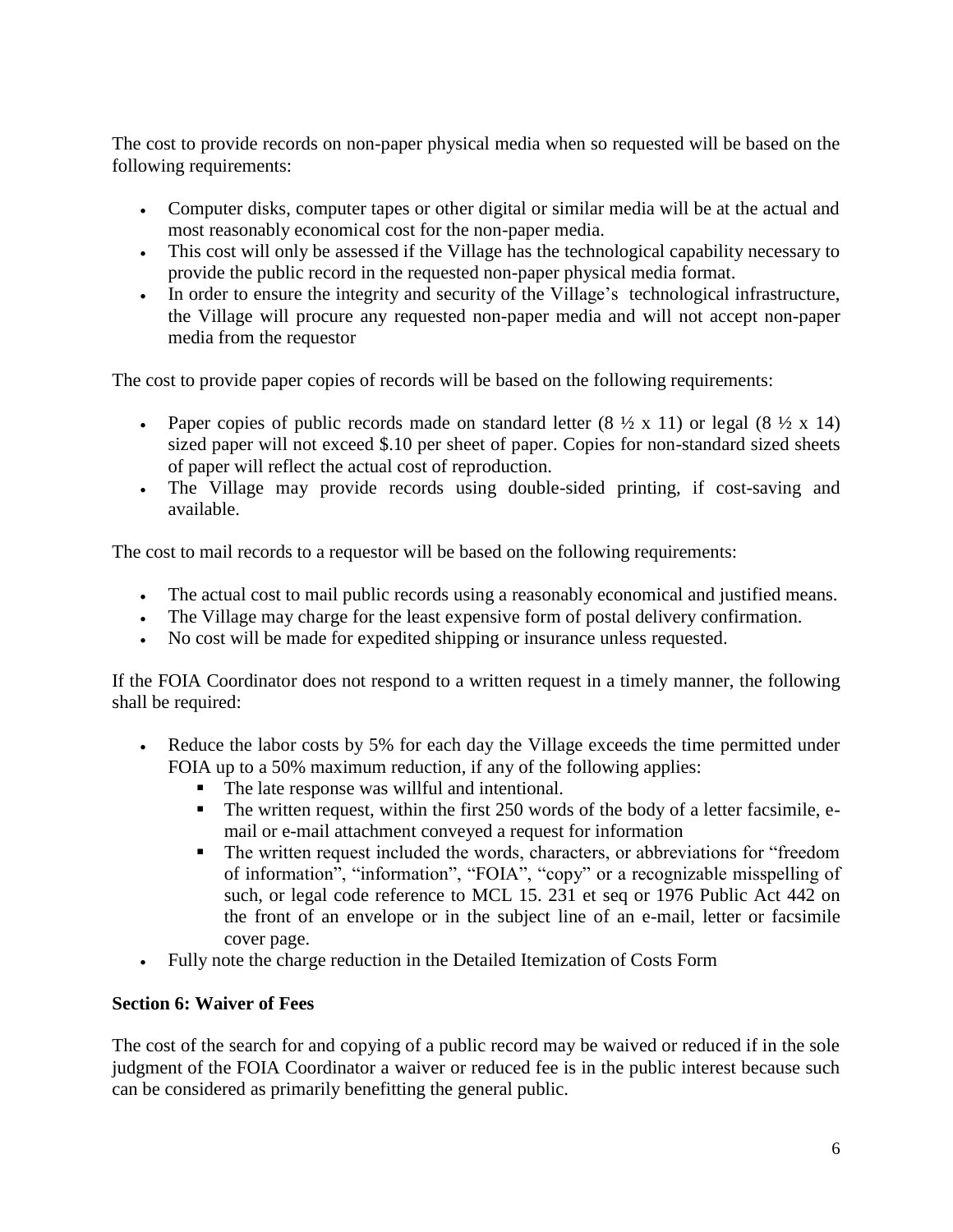The FOIA Coordinator will waive the first \$20.00 of the processing fee for a request if the person requesting a public record submits an affidavit stating that they are:

- indigent and receiving specific public assistance; or
- if not receiving public assistance stating facts demonstrating an inability to pay because of indigency.

An individual is not eligible to receive the waiver if:

- the requestor has previously received discounted copies of public records from the Village twice† during the calendar year; or
- the requestor requests information in connection with other persons who are offering or providing payment to make the request.

An affidavit is sworn statement. The FOIA Coordinator may make a Fee Waiver Affidavit Form available for use by the public.

A nonprofit organization designated to by the State to carry out activities under subtitle C of the Developmental Disabilities Assistance and Bill of Rights Act of 200 and the Protection and Advocacy for Individuals with Mental Illness Act, or their successors, if the request meets all of the following requirements:

- is made directly on behalf of the organization or its clients;
- is made for a reason wholly consistent with the mission and provisions of those laws under Section 931 of the Mental Health Code, MCL 330.1931;
- is accompanied by documentation of its designation by the State.

#### **Section 7: Appeal of a Denial of a Public Record**

When a requestor believes that all or a portion of a public record has not been disclosed or has been improperly exempted from disclosure, he or she may file an appeal of the denial with the Office of the President. The appeal must be in writing, specifically state the word "appeal" and identify the reason or reasons the requestor is seeking a reversal of the denial.

Within 10 business days of receiving the appeal the President will respond in writing by:

• reversing the disclosure denial:

 $\overline{a}$ 

- upholding the disclosure denial; or
- reverse the disclosure denial in part and uphold the disclosure denial in part.
- Under unusual circumstances, such as the need to examine or review a voluminous amount of separate and distinct public records or the need to collect the requested records from numerous facilities located apart from the office receiving or processing the request, the President may issue not more than 1 notice of extension for not more than 10 business days to respond to the appeal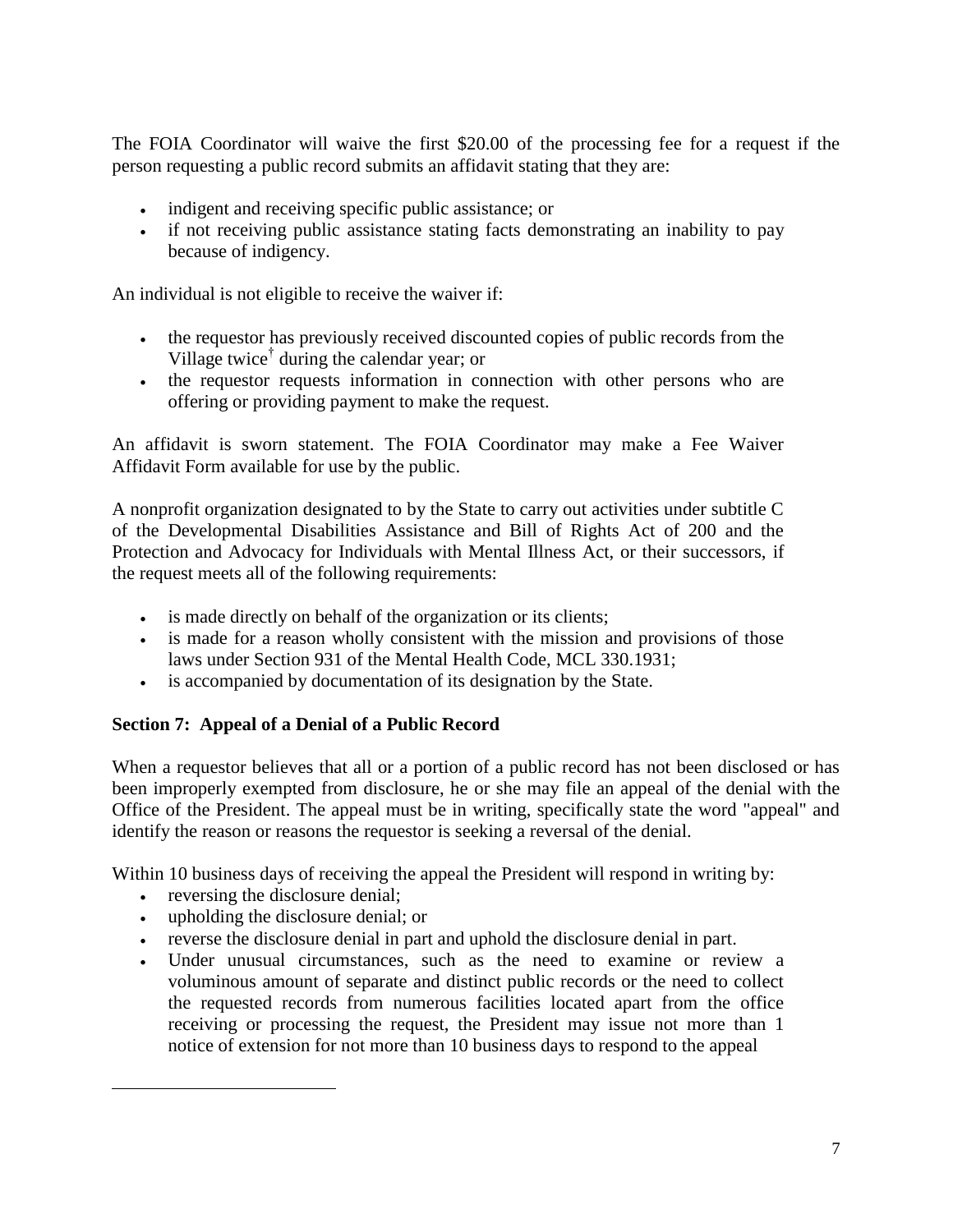Whether or not a requestor submitted an appeal of a denial to the President, he or she may file a civil action in Van Buren County Circuit Court within 180 days after the Village's final determination to deny the request.

If the court determines that the public record is not exempt from disclosure, the court will award the appellant reasonable attorneys' fees, cost and disbursements. If the court determines that the appellant prevails only in part, the court in its discretion may award all or an appropriate portion of reasonable attorneys' fees, costs and disbursements.

If the court determines that the Village arbitrarily and capriciously violated the FOIA by refusing or delaying the disclosure of copies of a public record, it shall award the appellant punitive damages in the amount of \$1,000. Court shall also order that the public body pay a civil fine of \$1000 to the general fund of the State treasury.

### **Section 8: Appeal of an Excessive FOIA Processing Fee‡**

If a requestor believes that the fee charged by the Village to process a FOIA request exceeds the amount permitted by state law, he or she must first submit a written appeal for a fee reduction to the Office of the President. The appeal must be in writing, specifically state the word "appeal" and identify how the required fee exceeds the amount permitted.

Within 10 business days after receiving the appeal, the President will respond in writing by:

• waiving the fee;

 $\overline{a}$ 

- reduce the fee and issue a written determination indicating the specific basis that supports the remaining fee, accompanied by a certification by the President that the statements in the determination are accurate and the reduced fee amount complies with these Procedures and Guidelines and Section 4 of the FOIA;
- uphold the fee and issue a written determination indicating the specific basis under Section 4 of the FOIA that supports the required fee, accompanied by a certification by the President that the statements in the determination are accurate and the fee amount complies with these Procedures and Guidelines and Section 4 of the FOIA; or
- issue a notice detailing the reason or reasons for extending for not more than 10 business days the period during which the President will respond to the written appeal.

Within 45 days after receiving notice of the President's determination of a fee appeal, a requestor may commence a civil action in Van Buren County Circuit Court for a fee reduction. If a civil action is filed appealing the fee, the Village is not obligated to process the request for the public record until the Court resolves the fee dispute.

If the court determines that the Village required a fee that exceeds the amount permitted, it shall reduce the fee to a permissible amount. If the appellant in the civil action prevails by receiving a reduction of 50% or more of the total fee, the court may award all or appropriate amount of reasonable attorneys' fees, costs and disbursements.